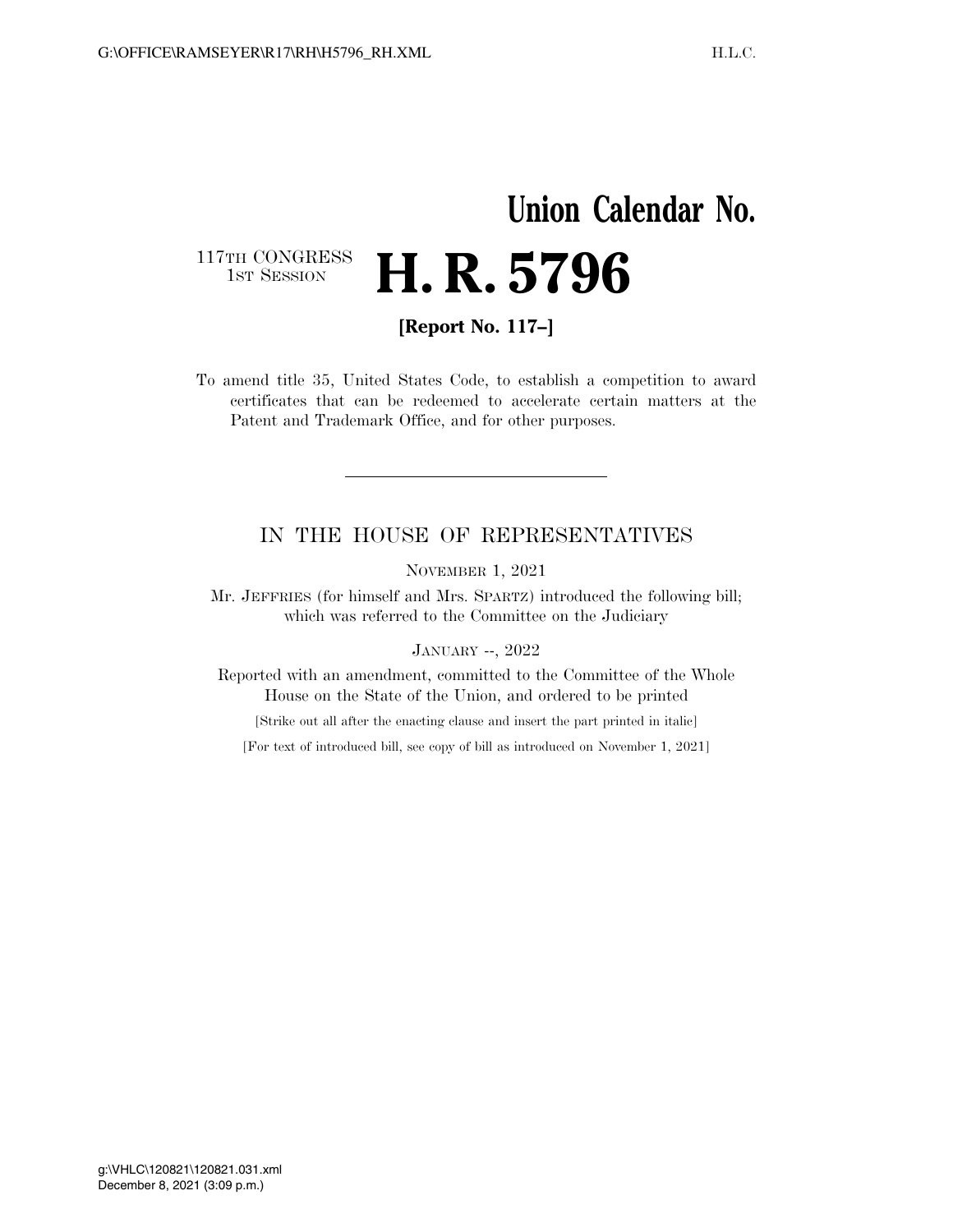## **A BILL**

To amend title 35, United States Code, to establish a competition to award certificates that can be redeemed to accelerate certain matters at the Patent and Trademark Office, and for other purposes.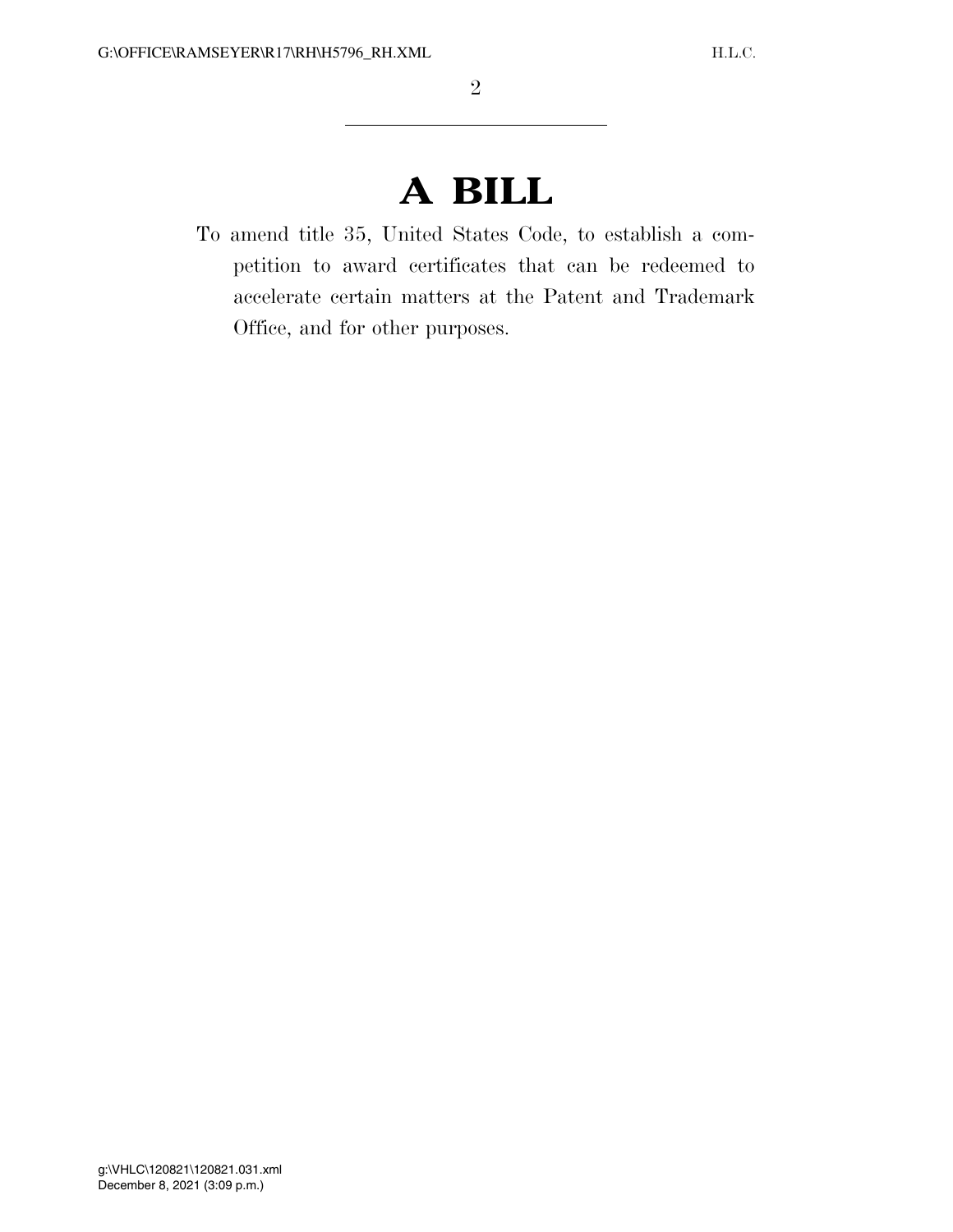| 1              | Be it enacted by the Senate and House of Representa-         |
|----------------|--------------------------------------------------------------|
| 2              | tives of the United States of America in Congress assembled, |
| 3              | <b>SECTION 1. SHORT TITLE.</b>                               |
| $\overline{4}$ | This Act may be cited as the "Patents for Humanity"          |
| 5              | Act of $2021$ ".                                             |
| 6              | <b>SEC. 2. AWARD OF CERTIFICATES TO ACCELERATE CERTAIN</b>   |
| 7              | MATTERS AT THE PATENT AND TRADEMARK                          |
| 8              | OFFICE.                                                      |
| 9              | (a) $A$ WARD.—Chapter 2 of title 35, United States           |
| 10             | Code, is amended by adding at the end the following:         |
| 11             | "§28. Award of certificates to accelerate certain mat-       |
| 12             | ters at the Patent and Trademark Office                      |
| 13             | "(a) ESTABLISHMENT.—There is established a com-              |
| 14             | petition, to be held not less frequently than biennially, to |
| 15             | award eligible entities certificates that can be redeemed to |
| 16             | <i>accelerate one of the following matters:</i>              |
| 17             | $\lq(1)$ An ex parte reexamination proceeding, in-           |
| 18             | cluding one appeal to the Patent Trial and Appeal            |
| 19             | Board from that proceeding.                                  |
| 20             | $\lq(2)$ An application for a patent, including one          |
| 21             | appeal to the Patent Trial and Appeal Board from             |
| 22             | that application.                                            |
| 23             | "(3) An appeal to the Patent Trial and Appeal                |
| 24             | Board of a claim twice rejected in a patent applica-         |
| 25             | tion or reissue application or finally rejected in an        |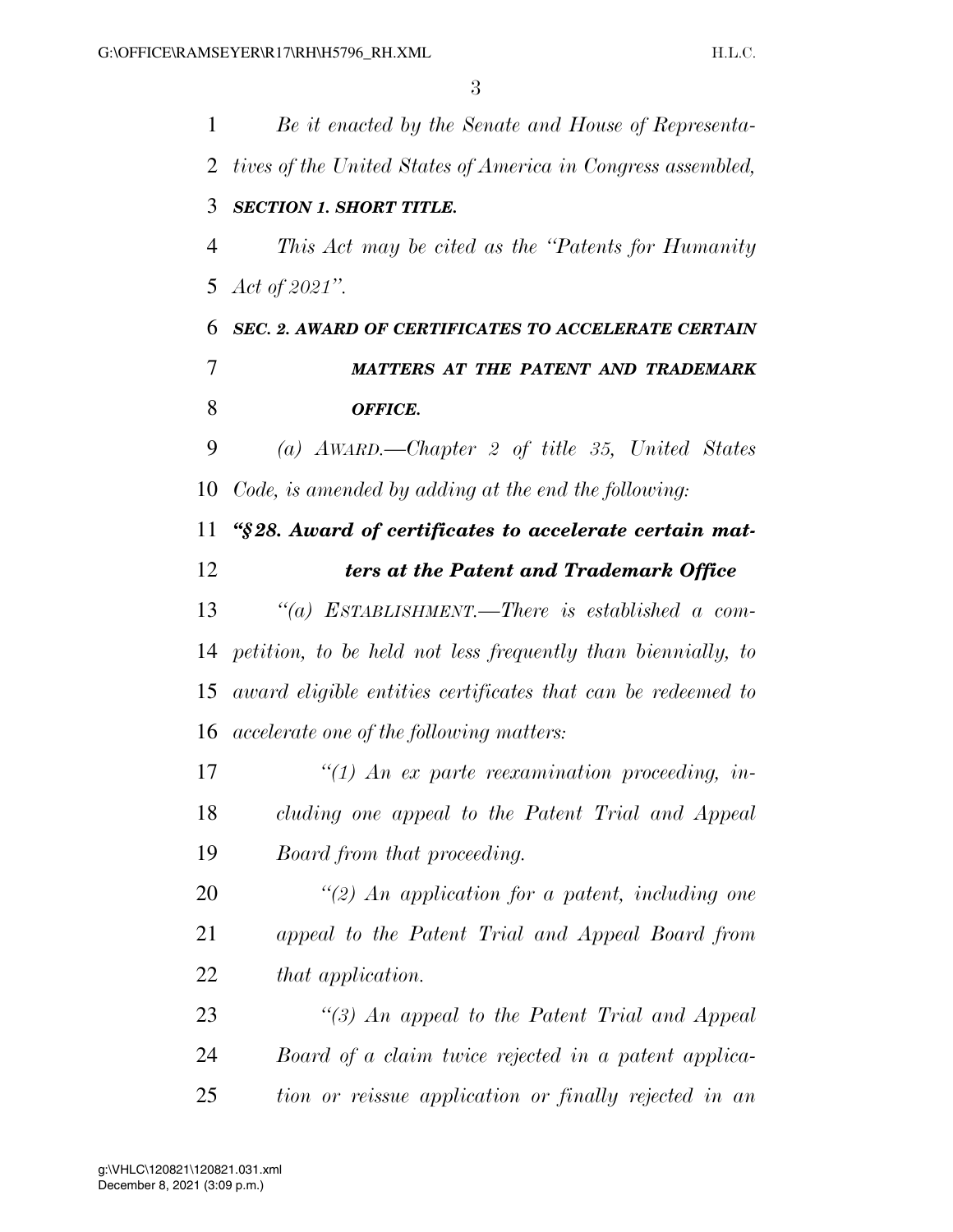| 1              | ex parte reexamination, without accelerating the un-             |
|----------------|------------------------------------------------------------------|
| $\overline{2}$ | derlying matter which generated the appeal.                      |
| 3              | "(4) A matter identified under subsection (d)(4).                |
| $\overline{4}$ | "(b) ADMINISTRATION.—The Director shall administer               |
| 5              | the competition established by subsection $(a)$ .                |
| 6              | "(c) APPLICATION.—An eligible entity seeking an                  |
| 7              | award under subsection $(a)$ shall submit to the Director an     |
| 8              | application, at such time, in such manner, and containing        |
| 9              | such information as the Director may require.                    |
| 10             | "(d) RULEMAKING AUTHORITY.—With respect to the                   |
| 11             | competition established by subsection $(a)$ , the Director shall |
| 12             | conduct a rulemaking proceeding to promulgate rules on           |
| 13             | $the-$                                                           |
| 14             | $\lq(1)$ entities eligible to receive an award;                  |
| 15             | $\lq(2)$ process and metrics by which applications               |
| 16             | are judged, including the criteria for selecting judges          |
| 17             | for the competition;                                             |
| 18             | $\lq(3)$ factors that will be considered in selecting            |
| 19             | the eligible entities that receive an award; and                 |
| 20             | $"(4)$ additional matters for which a certificate                |
| 21             | described under subsection (a) may be awarded.                   |
| 22             | "(e) PROMOTION OF COMPETITION.—The Director                      |
| 23             | shall promote the competition through the satellite offices      |
| 24             | established pursuant to section 1.                               |